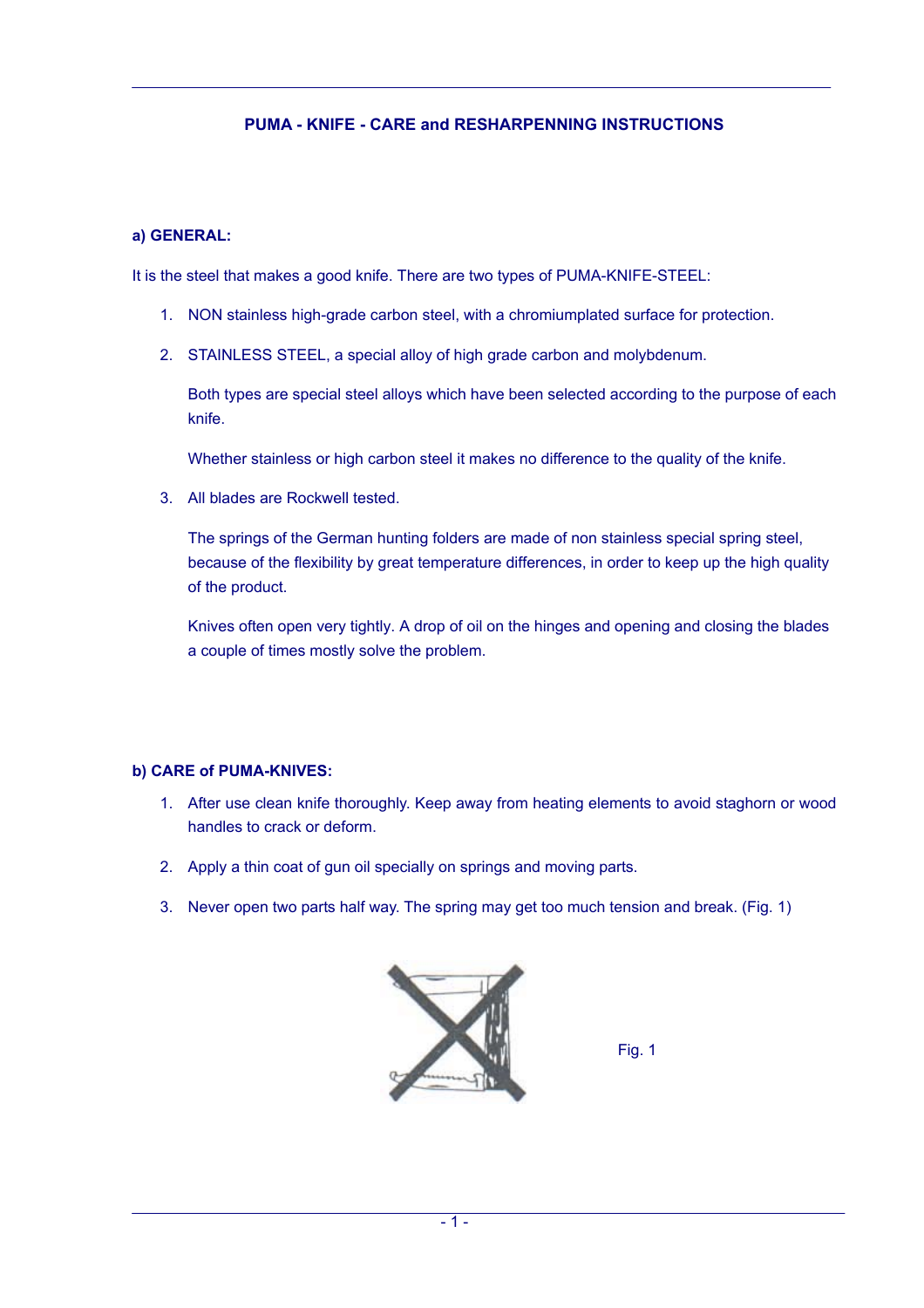- 4. Resharpen blades with PUMA-Sharpening steel article-No. 90 3574 or 91 3575 or PUMA-Arkansas-Oilstone article-No. 90 3576 and sharpening oil article-No. 90 3579.
- 5. Don't use your knife for chopping, piercing, as can-opener or screwdriver, because the blade will definitely get damaged. Always remember a PUMA-KNIFE is a valuable tool.

#### **c) RESHARPENING:**

Don't ever put a PUMA-knife on a high speed sharpening wheel. You will burn the steel and destroy the cutting edge. (Fig. 2)



Thin blades (Fig. 3)



can be resharpened with PUMA-Arkansas-Oilsstone No. 90 3576 and PUMA-Sharpening-Oil No. 90 3579. Put some sharpening oil on your stone. Lay your blade flat on the stone with the cutting edge facing away from you. Then tilt back of the blade up to approx 30 angle. (Fig. 4) Push the knife away from you.



Just like you are trying to cut a thin slice of the surface of the stone. Repeat this stroke two or three times. Turn your knife over to the other side of the blade with the cutting edge facing you. Tilt the blade